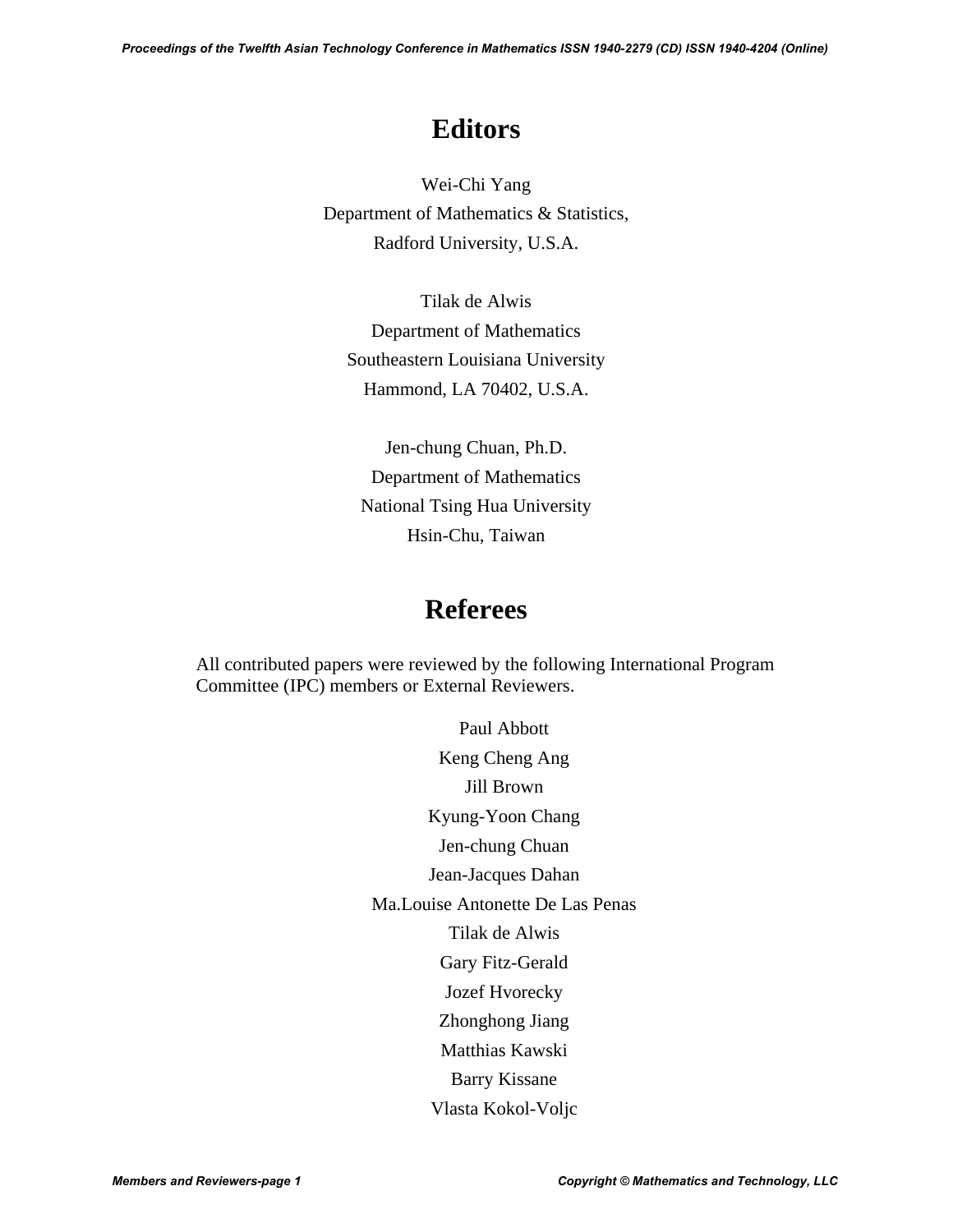Bernhard Kutzler Ming-Gong Lee Yoichi Maeda Miroslaw Majewski Wee Leng Ng Diem Nguyen Aruna Palipana Inder Kumar Rana Philip Todd Hasan Unal Wei-Chi Yang Yuan Yuan

### **International Program Committee (IPC)**

#### *International Program Co-Chairs*

Tilak de ALWIS, Southeastern Louisiana University, U.S.A. Wei-Chi YANG, Radford University, U.S.A.

#### *International Program Committee*

Paul ABBOTT, University of Western Australia, Australia Keng Cheng ANG, NIE/ Nanyang Technological University, Singapore Kyung Yoon CHANG, Konkuk University, South Korea Jen-Chung CHUAN, National Tsing Hua University, Taiwan Ma. Louise Antonette De Las Penas, Ateneo De Manila University, Philippines Gary F. FITZ-GERALD , RMIT University, Australia Shui-hung HOU, Hong Kong Polytechnic University, Hong Kong Masami ISODA, University of Tsukuba, Japan Peter JONES, Swinburne University of Technology, Australia Barry KISSANE, Murdoch University, Australia Ichiro KOBAYASHI, International Educational Software, Japan Vlasta, KOKOL-VOLJC, University of Maribor, Slovenia Bernhard KUTZLER, University of Linz, Austria Matthias KAWSK I, Arizona State University, U.S.A. Ming-Gong LEE, Chung Hua University, Taiwan Hee-chan LEW, Korea National University of Education, South Korea Miroslaw MAJEWSK, New York Institute of Technology, United Arab Emirates Diem M. Nguyen, The Bowling Green State University, U.S.A. Ruben PREISS, Universidad Diego Portales, Chile Inder K Rana, Indian Institute of Technology, Powai India Katsuhiko SHIMIZU, Tokyo University of Science, Japan